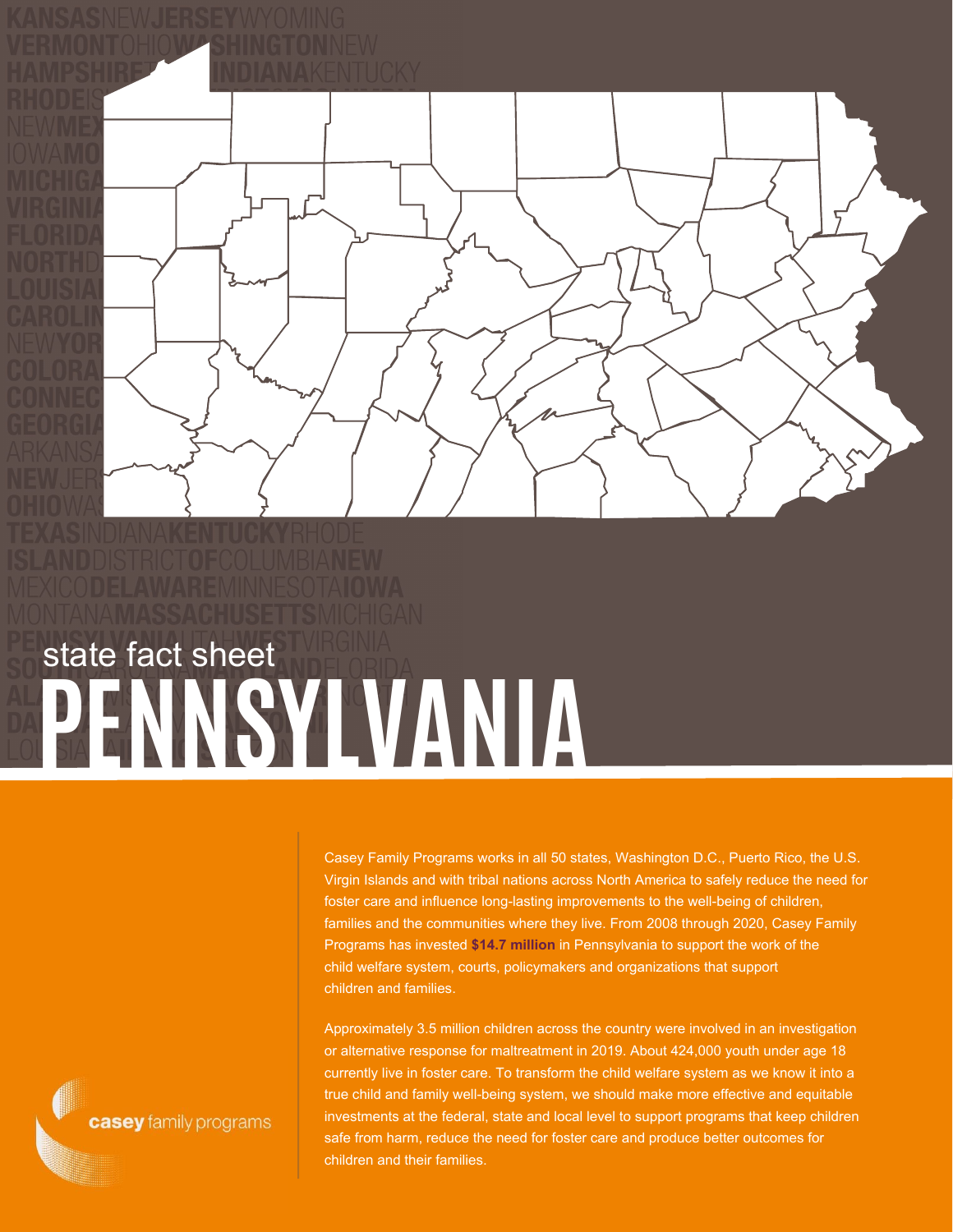We talk about a "foster care system," but the goal is to create a child and family well-being system that prevents abuse and neglect and helps every child grow up safely in his or her own family whenever possible. Rather than waiting for maltreatment to occur, we can improve the safety of children who have come to the attention of child protective services by helping their families with evidence-based and promising practices.

Across Pennsylvania in 2019, approximately:



Most states currently are limited to using the bulk of the \$9.8 billion in dedicated federal child welfare funding only for services related to foster care. The Family First Prevention Services Act of 2018 and the Family First Transition Act of 2019 provide states with the historic opportunity to invest federal funding to support preventive services, including substance abuse, mental health and parental skill training, so more children can remain safely at home. States and tribes now have access to new federal prevention resources to help keep children safe from harm in the first place by helping strengthen their families.

How federal child welfare funding is currently aligned in Pennsylvania\*:

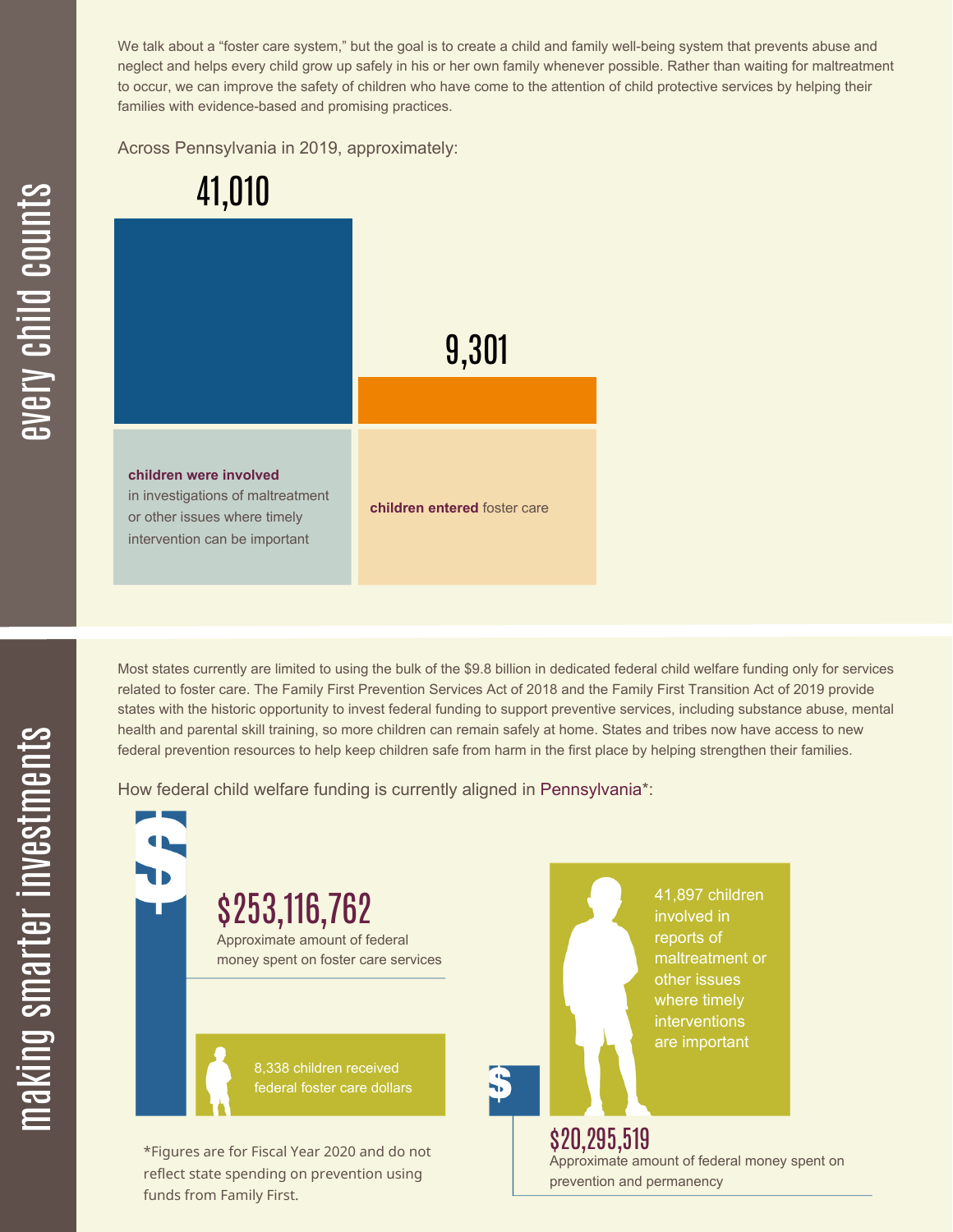Numbers may not equal 100% due to rounding. \*"Other" includes transferred to another agency, ran away or died.

Safety and effective response go hand in hand. Most children enter foster care due to neglect and other reasons — not because of physical or sexual abuse. In Pennsylvania, providing targeted and effective interventions as soon as possible, including by accessing new federal resources provided under the Family First Prevention Services Act and the Family First Transition Act, can safely allow children to remain with their families and thrive.

Reasons children in Pennsylvania enter foster care:

| 14%                                                          | 86%                |
|--------------------------------------------------------------|--------------------|
| <b>ABUSE</b>                                                 | NEGLECT AND OTHER* |
| Children under 200 18 living in fector care in Dennsylvania. |                    |

Children under age 18 living in foster care in Pennsylvania: (as of September 30 of each year)



\*"Other" includes parental substance abuse, child substance abuse, child disability, child behavior problems, parent death, parent incarceration, caretaker inability to cope, relinquishment or inadequate housing.

What happens to children who end up in foster care? Most are safely reunited with their own family or extended family. A significant number are adopted. Under the Family First Prevention Services Act, communities can more easily invest in helping more children to grow up in safe, stable families by providing appropriate and timely services prior to the need for removal, or after they return home or have been adopted.

Among children in Pennsylvania who exited foster care in 2019:



 $\overline{\mathbf{C}}$  $\leq$  $\overline{\mathbf{C}}$  $\overline{\mathsf{Z}}$  $\overline{\mathbf{C}}$ 

 $\equiv$ 

 $\blacksquare$ e  $\boldsymbol{\mathcal{C}}$  $\overline{\mathbf{C}}$  $\overline{\phantom{a}}$  $\overline{\mathbf{C}}$  $\mathcal{C}$ <u>م</u>

 $\equiv$ 

el<br>O  $\overline{\phantom{0}}$  $\blacksquare$ 

t<br>B

mily

97% of children in **Pennsylvania** do not experience a repeat occurrence of maltreatment within six months